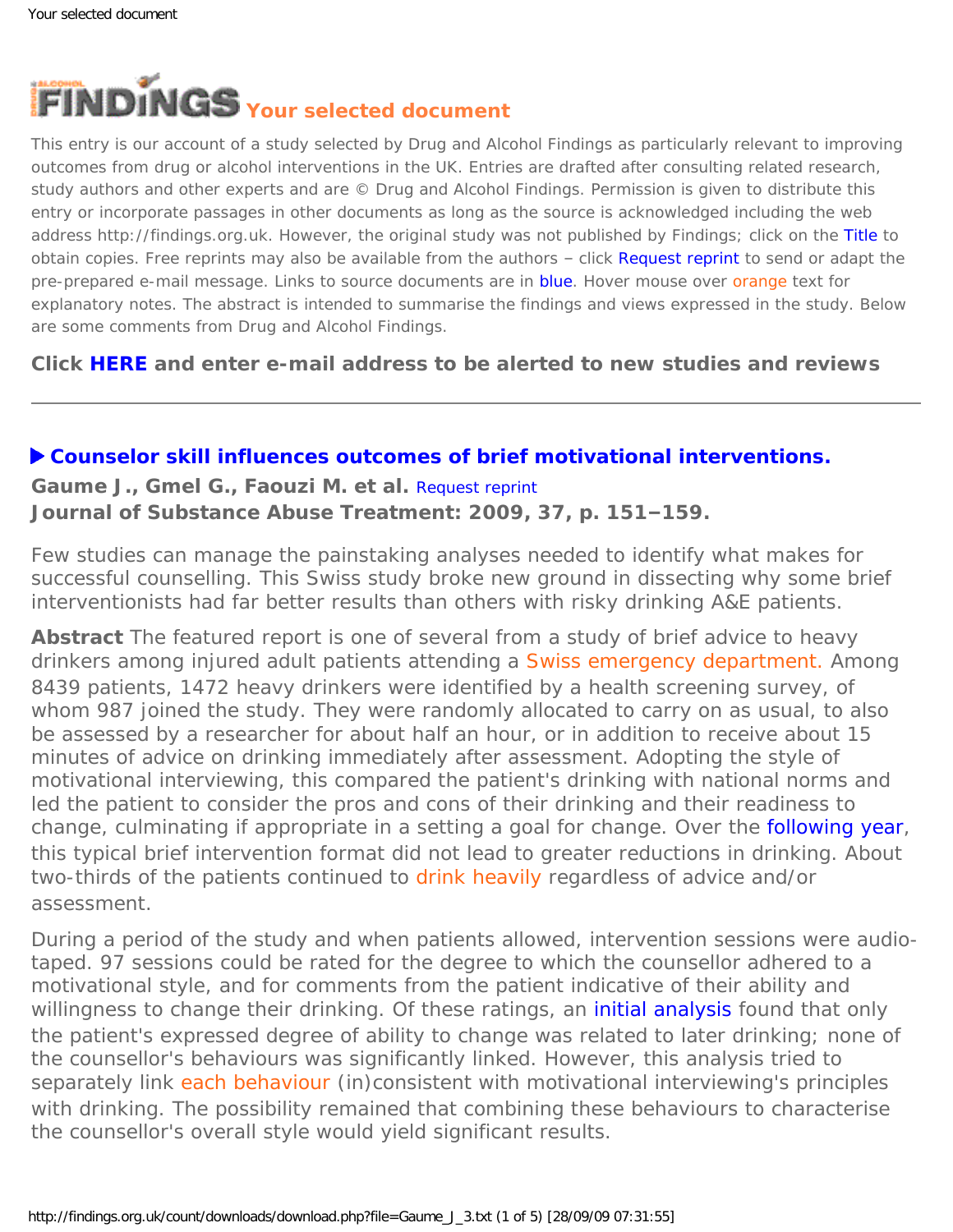## Your selected document

This was the approach taken in two further reports, one of which was the featured report. An [earlier analysis](http://dx.doi.org/10.1111/j.1360-0443.2008.02337.x) established that counsellor comments consistent with the style of motivational interviewing were most likely to elicit positive statements about changing their drinking from the patient. The featured report related the same (and other) measures of counselling style to later drinking, [limiting itself](#page-0-0) to interventions conducted by [five counsellors](#page-0-0) with similar qualifications and experience and uniform preparatory training. Despite this they differed significantly in the their patients' weekly drinking at the 12-month follow-up, and in the degree to which this represented an improvement on the amount they were drinking on entry to the study. At the extremes were one counsellor whose patients ended up drinking on average 18 UK units *more* per week, while another registered an average nine unit reduction.

These differences were at least partly accounted for by how far the counsellor was able to actually deliver the intervention in a motivational style. Drinking reductions were greater the more the counsellor demonstrated [acceptance](#page-0-0) of the patient, conducted the intervention in the intended [spirit,](#page-0-0) made more comments [consistent](#page-0-0) versus [inconsistent](#page-0-0) with a motivational approach, avoided inconsistent comments, elaborated on the patient's comments rather than simply reflecting them back, and reflected back the patient's comments with or without elaboration rather than asking questions. Empathy levels narrowly missed featuring among these strong and statistically significant links. These same attributes tended to even out the relationship between the patient's expressed feelings of (in)ability to change and how much they did change their drinking over the 12 months. Highly skilled counsellors had good outcomes almost regardless of the patient's doubts. The less skilled were effective mainly with patients who already expressed high levels of ability to change.

While accepting the need for replication in a larger study, for the authors their results suggested that an optimal combination of motivational interviewing skills results in better drinking outcomes, regardless of whether the patient is confident (or expresses confidence) in their ability to cut back. The pattern of results across all the reports from the study implies that training should focus on developing an overall approach consistent with motivational interviewing (with a particular focus on avoiding inconsistent behaviour) rather than on the frequent use of particular 'micro' techniques. Since training was equalised in the study, it also seems important to select staff with a 'natural' ability to adhere to the spirit of motivational interviewing when counselling patients.

FINDINGS These comments are more fully explained and referenced in the associated [background notes](https://findings.org.uk/count/downloads/download.php?file=Gaume_J_3_back.htm). This study is one of the few in substance misuse to deeply address how therapists relate to clients in ways which promote positive change. It seems the first to depth-analyse interactions during a brief intervention which (from the patient's point of view) unexpectedly addresses their drinking while they are seeking help for something else entirely. The implication is that in this situation, the impact of motivational interviewing with heavy drinkers depends on the ability of the counsellor to embody the spirit of the approach, not in minute or tick-box detail, but in broad-brush and consistent application. Given this spirit, as intended, patients in general respond not by defensively deflecting this uncalled-for advance, but by re-evaluating their drinking in ways which lead to a lasting reduction.

As intended by its creators, the findings show that true-to-type motivational interviewing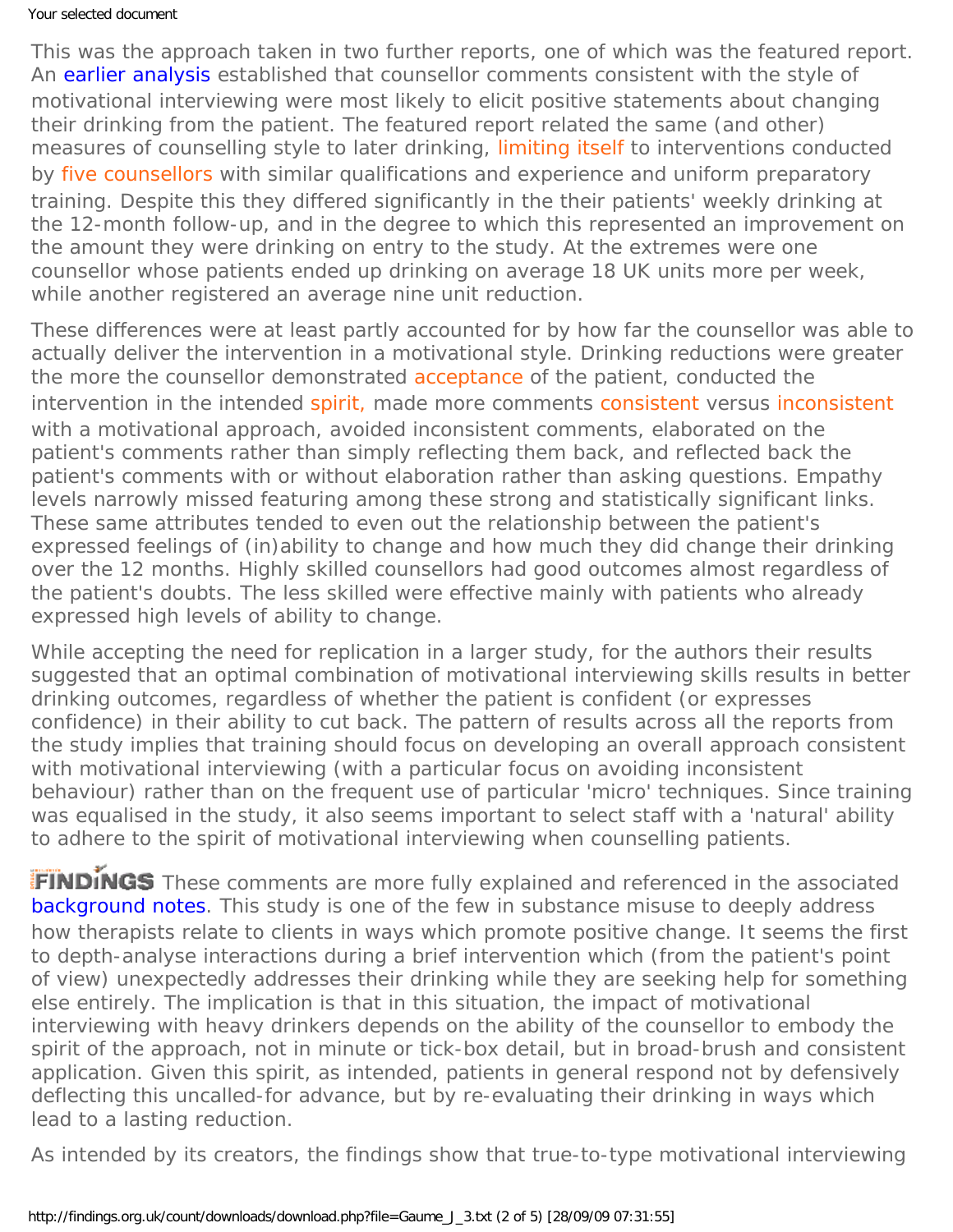#### Your selected document

can counter low motivation and doubts, elevating outcomes to near those of the most promising patients. While training doubtless played its part in developing this ability, still it left big differences between counsellors, who presumably varied in the degree to which they could implement what they learned. The more 'trainable' dimensions of the frequency of recommended types of comments were relatively uninfluential, the more nebulous 'spirit' dimensions more important. Despite expert training and supervision, the result was some therapists whose patients drank more than they did before, others whose patients drank less, a finding which turns the spotlight on staff recruitment. The implication is that without appropriate recruitment, much of the effort put in to training and supervision will be wasted.

The same message emerged from a [study of motivational interviewing training](http://dx.doi.org/10.1016/j.drugalcdep.2003.10.001) which found that initial gains in skills had waned two months later. However, this was not the case for the addiction and mental health clinicians who, even before training, had been more proficient than the other trainees would be after training. Not only did these 'natural experts' start from a higher level, they went on to absorb and retain more of what they had learned.

How easy it is to find such people must be a concern. In the featured study all the counsellors were clinical psychologists educated to master degree level, trained by an experienced therapist and supervised throughout using actual client session recordings or observations. This exceptional combination of qualifications, training and ongoing support still resulted in just one of the therapists having a marked positive effect on drinking.

While these are important findings with echoes in other studies, inevitably they stand on a narrow and inadequate evidence base. Studies which probe deeply enough to make sense of what is going on in therapy require labour-intensive analyses, so tend to be limited to perhaps one site and a few therapists, by-products of studies designed to address the effectiveness not of therapists, but of therapies.

Particular caution is needed before assuming that the implications extend to substance misuse treatment. The dynamics in the emergency department are likely to be very different from those in substance misuse treatment clinics, whose patients have already acknowledged their problems and decided at least to give treatment a try. In this situation, the overwhelming influence is the strength of the patient's resolution. Therapists can still [make a noticeable](http://dx.doi.org/10.1080/10503309812331332527) and sometimes substantial difference, but [generally](http://dx.doi.org/10.1111/j.1360-0443.2004.00935.x) more in terms of whether clients want to extend the relationship by staying in treatment, than in whether they change their substance use.

Among [several less serious concerns](https://findings.org.uk/count/downloads/download.php?file=Gaume_J_3_back.htm#limitations), the featured study's main weakness is the nonrandom allocation of patients to therapists, meaning varying caseloads might have influenced the therapists' performances. However, this does not seem to account for the findings. Confidence in these and in their generalisability is increased by findings from [different contexts](https://findings.org.uk/count/downloads/download.php?file=Gaume_J_3_back.htm#related) with similar implications.

Across a range of caseloads, one [review](http://dx.doi.org/10.1111/j.1360-0443.2009.02527.x) of how motivational interviewing works has highlighted (as the featured study did) the importance of therapists avoiding behaviours inconsistent with a motivational approach. Most relevant however are other brief [intervention studies](https://findings.org.uk/count/downloads/download.php?file=Gaume_J_3_back.htm#related) of patients not seeking treatment. These confirm that in such circumstances, some therapists are much more able than others to realise the potential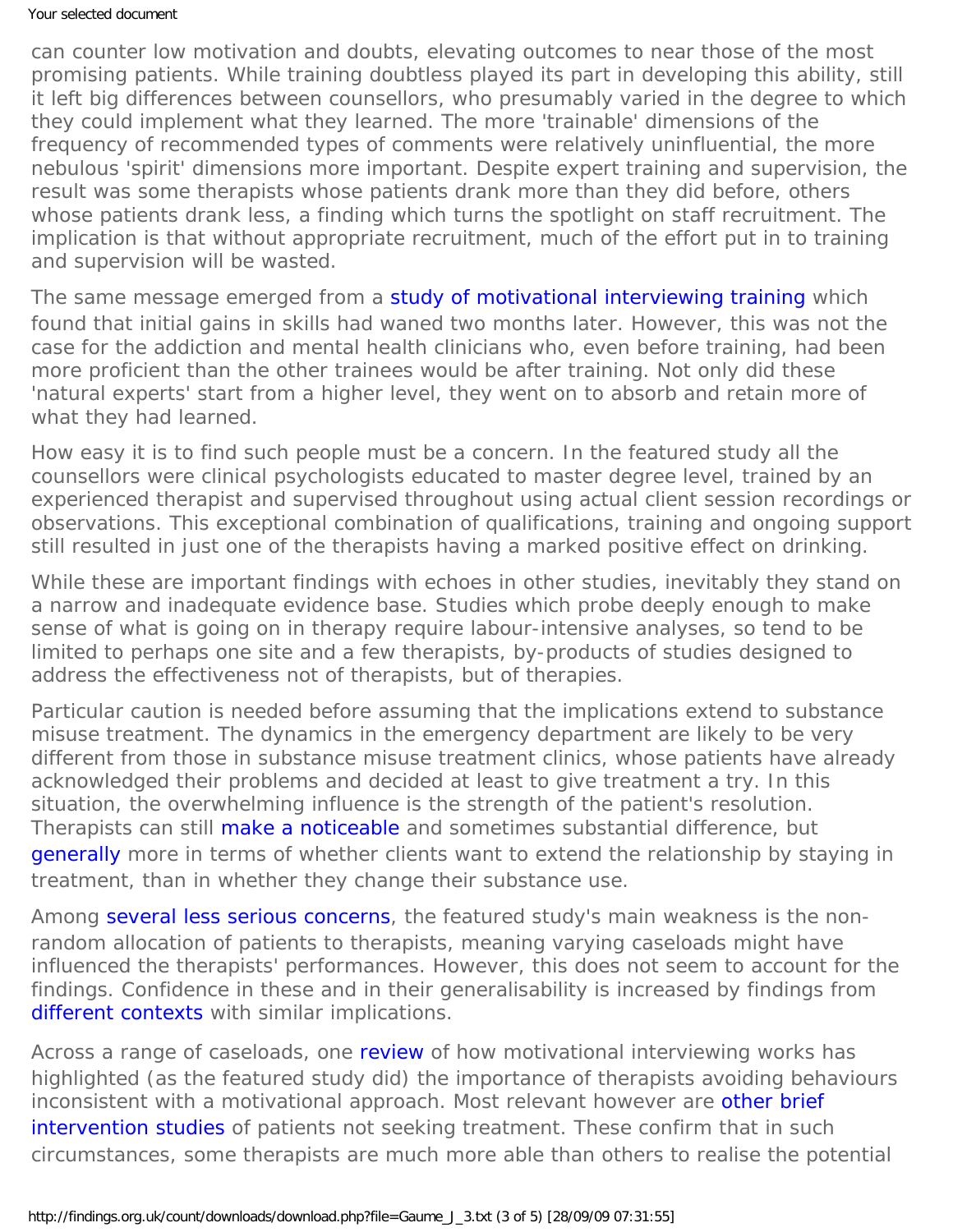### Your selected document

of a motivational approach. Avoiding directive and confrontational behaviour seems particularly important with people who when they attended their GP, emergency department, or college, were not expecting their substance use to be addressed at all, let alone in such terms. Even patients who, while not seeking treatment, have volunteered for a check-up of their drinking habits, have reacted badly to such approaches. As in the featured study, other studies have also found that embodying the overall spirit of the approach is related to good outcomes, while the sheer quantity of 'correct' microbehaviours is not. In [one study](http://dx.doi.org/10.1016/j.addbeh.2006.07.014) the [least effective](#page-0-0) of three therapists conducting motivational interventions for heavy drinking was also the one who *most* often used specific recommended techniques.

The dynamics of the therapist-patient encounter seem to differ in a treatment context. Like brief intervention studies, [studies of patients actually seeking treatment](https://findings.org.uk/count/downloads/download.php?file=Gaume_J_3_back.htm#seeking) for substance use problems have confirmed the importance of the overall spirit of the approach rather than micro measures of the frequency of correct therapist behaviours. However, they have been less clear about the damaging impact of behaviours inconsistent with a motivational approach. Within an overall supportive and accepting context, patients react well, or at least, not badly, to a degree of confrontation and caring concern, even if the patient's permission has [not been sought.](#page-0-0) With clients seeking help for a serious substance use disorder, there is more reason to show concern, be directive, and to warn about possible consequences. Patients who themselves are concerned and seeking direction might see the total absence of such comments from their therapists as withholding their true feelings, perhaps even as uncaring. For these patients the absence of a directive approach [can be positively damaging](https://findings.org.uk/count/downloads/download.php?file=Ashton_M_35.pdf), while those who like to see themselves as in control react badly to directive therapists.

*Thanks for their comments on this entry in draft to Jacques Gaume, of the Alcohol Treatment Centre at*  Lausanne University Hospital. Commentators bear no responsibility for the text including the interpretations and *any remaining errors.*

Last revised 26 September 2009

[Background notes](https://findings.org.uk/count/downloads/download.php?file=Gaume_J_3_back.htm)

▶ [Comment on this entry](mailto:editor@findings.org.uk?Subject=Findings%20entry:%20Counselor%20skill%20influences%20outcomes%20of%20brief%20motivational%20interventions)•▶ [Give us your feedback on the site \(one-minute survey\)](http://www.surveymonkey.com/s.aspx?sm=uLBdmFvYFCjgwOQYnKu_2flA_3d_3d)

# **Top 10 most closely related documents on this site. For more try a [subject](https://findings.org.uk/topic_search.htm) or [free text](https://findings.org.uk/free_search.htm) search**

[Investing in alcohol treatment: brief interventions](https://findings.org.uk/count/downloads/download.php?file=Proudfoot_H_4.pdf) THEMATIC REVIEW 2002

[The impact of screening, brief intervention, and referral for treatment on emergency department patients'](https://findings.org.uk/count/downloads/download.php?file=ED_SBIRT_1.txt)  [alcohol use](https://findings.org.uk/count/downloads/download.php?file=ED_SBIRT_1.txt) ABSTRACT 2007

[Screening, brief interventions, referral to treatment \(SBIRT\) for illicit drug and alcohol use at multiple](https://findings.org.uk/count/downloads/download.php?file=Madras_BK_1.txt) [healthcare sites: comparison at intake and 6 months later](https://findings.org.uk/count/downloads/download.php?file=Madras_BK_1.txt) ABSTRACT 2008

[Injury rate cut in heavy drinking accident and emergency patients](https://findings.org.uk/count/downloads/download.php?file=nug_8_3.pdf) NUGGET 2003

[Systematic review and meta-analyses of strategies targeting alcohol problems in emergency departments:](https://findings.org.uk/count/downloads/download.php?file=Havard_A_2.txt)  [interventions reduce alcohol-related injuries](https://findings.org.uk/count/downloads/download.php?file=Havard_A_2.txt) REVIEW ABSTRACT 2008

[Investing in alcohol treatment](https://findings.org.uk/count/downloads/download.php?file=Proudfoot_H_5.pdf) SERIES OF ARTICLES 2002

[A systematic review of emergency care brief alcohol interventions for injury patients](https://findings.org.uk/count/downloads/download.php?file=Nilsen_P_1.txt) REVIEW ABSTRACT 2008